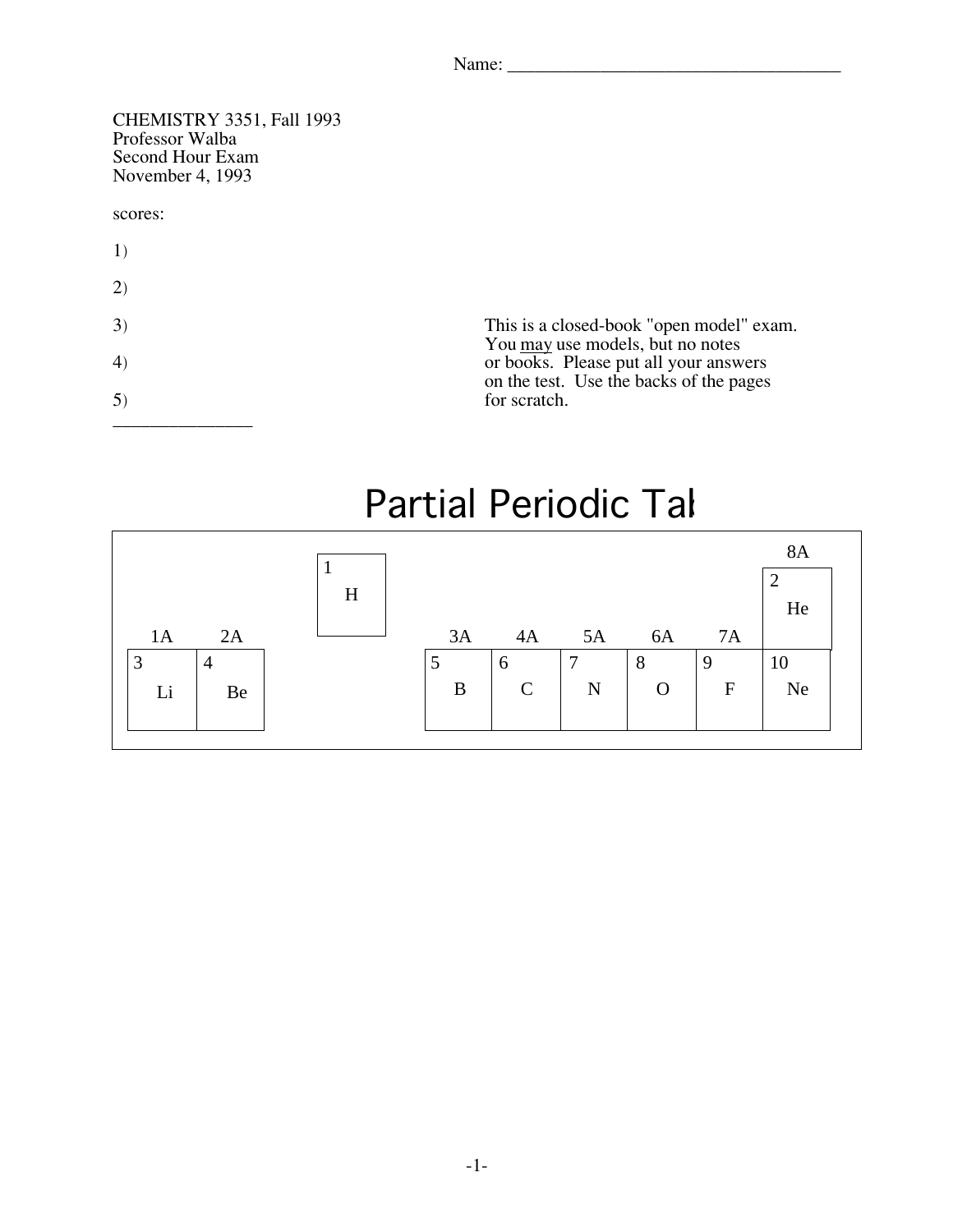$1)$  (19 pts) a) Eacor cach stereocenter in the following structures using the CIP (R or S) system.<br>Be careful to indicate which stereocenter goes with each descriptor Be careful to indicate which stereocenter goes with each descriptor.



b) Finish the incomplete Fischer projection of compound 1 below.



c) Label each of the following pairs of structures as homomers, enantiomers, diastercomers, or<br>constitutional isomers, and indicate whether each compound is chiral or achiral using the check constitutional isomers, and indicate whether each compound is chiral or achiral using the check boxes.

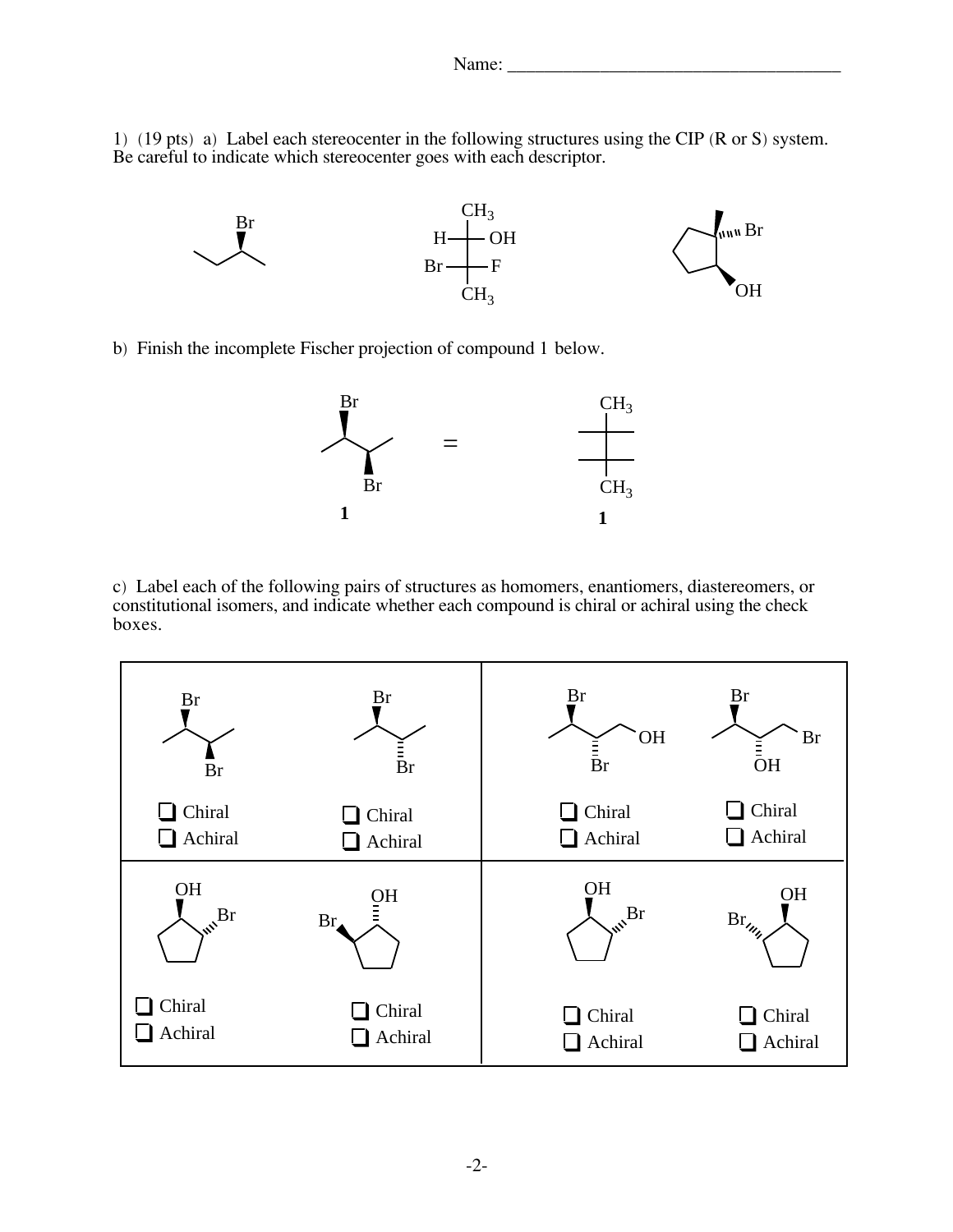2) (20 pts) Give the single major organic product (or two products if more than one major product product, show only one of the enantiomers, and label the structure racemic (rac). Carefully show product, show only one of the enantiomers, and have the structure racemic (rac). Carefully show<br>the stereochemistry of each product using wedges and dashes the stereochemistry of each product using wedges and dashes.

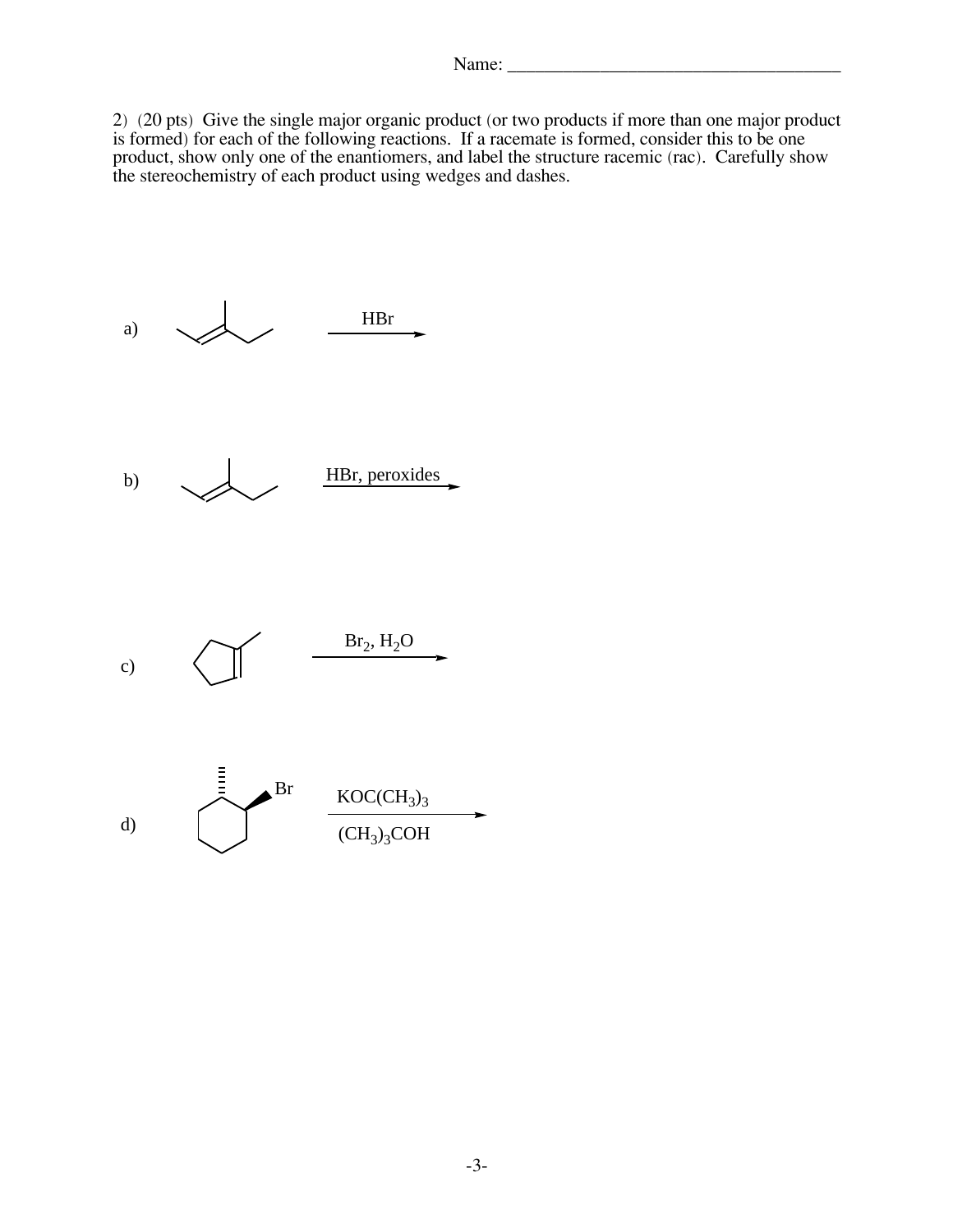3) (26 pts) Propose reagents for accomplishing each of the following transformations.



d) Propose a synthesis of target compound 2 starting with any alkenes containing five carbons or less, and any inorganic reagents you need.

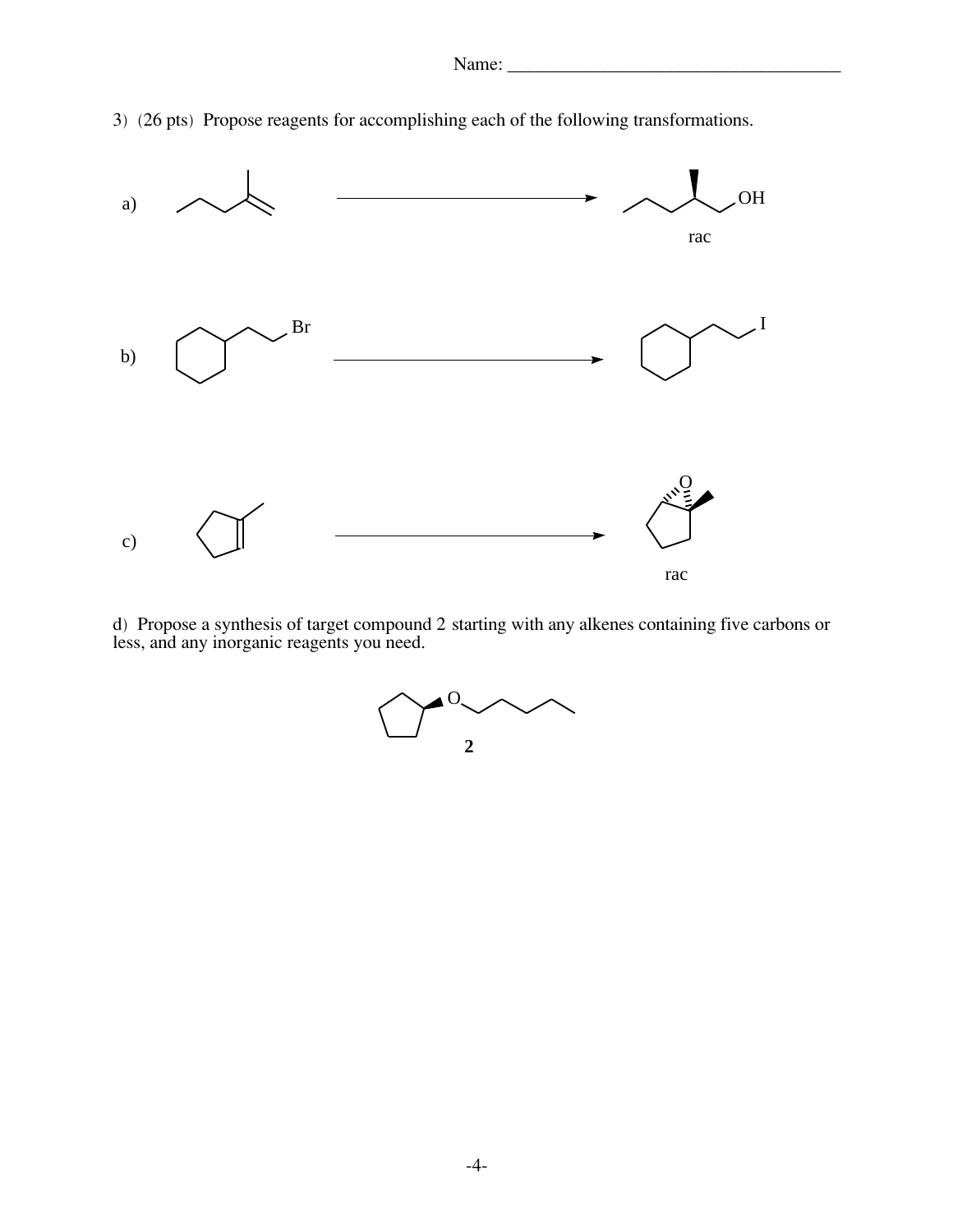$\frac{4}{1}$  (15 pts) a) Give structures for  $\frac{4}{100}$  of the possible products of the following reaction. Draw<br>each product only once and as usual if a racemate is formed draw only one enantiomer and la each product only once, and as usual, if a racemate is formed, draw only one enantiomer and label it racemic (rac).



For each of the following reactions, give the structure of the single major product.

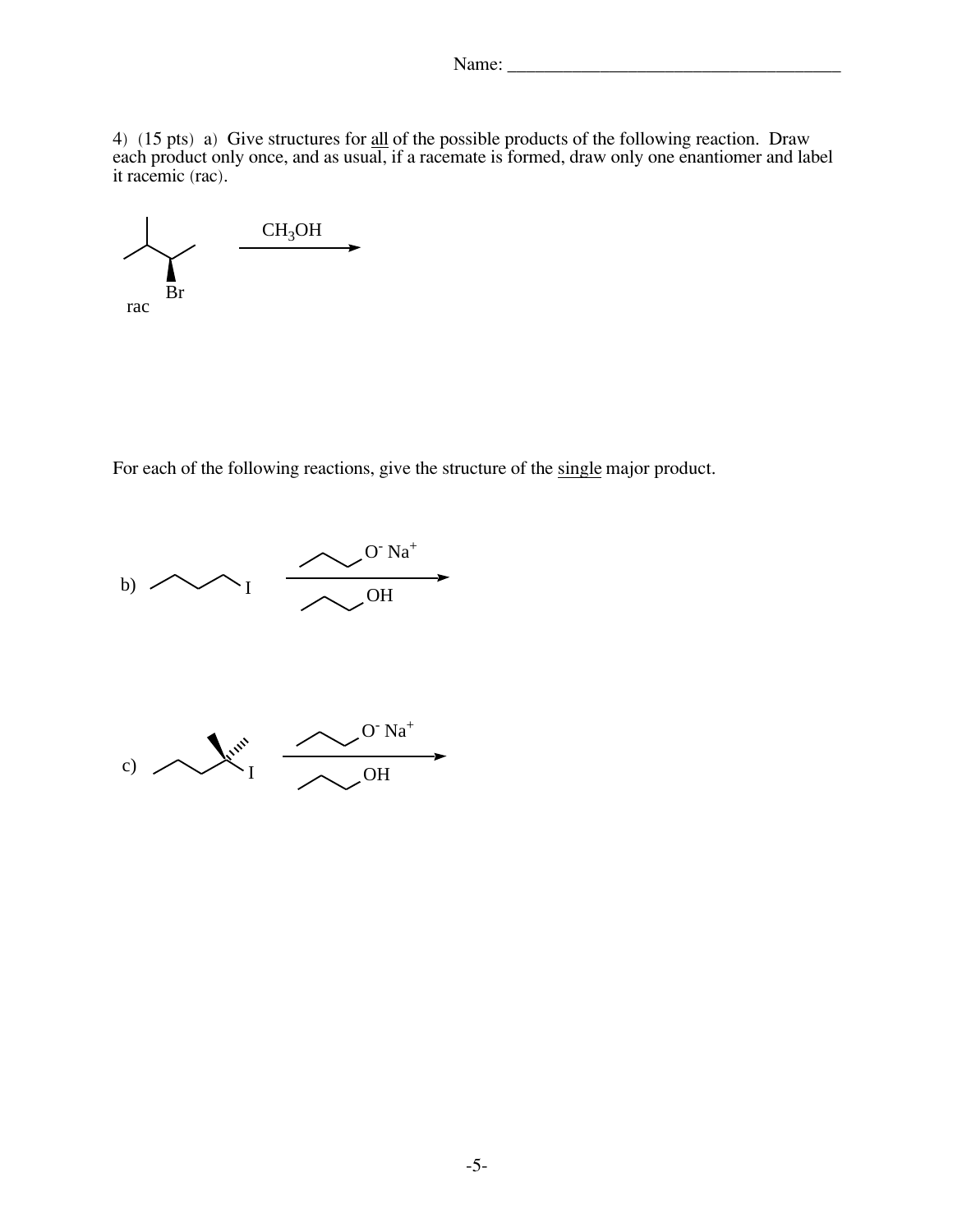$5$ ) (20 pts) a) Propose an arrow-pushing mechanism for the following reaction (the product shown hydrolyses to the alcohol under the reaction conditions, but don't worry about that step).



b) A key step in the reaction of  $Br<sub>2</sub>/H<sub>2</sub>O$  with 1-butene is the following:



This step is an S<sub>N2</sub> reaction, but it shows unusual regiochemistry. Explain why the nucleophile<br>(water) attacks the more substituted carbon in this reaction (water) attacks the more substituted carbon in this reaction.